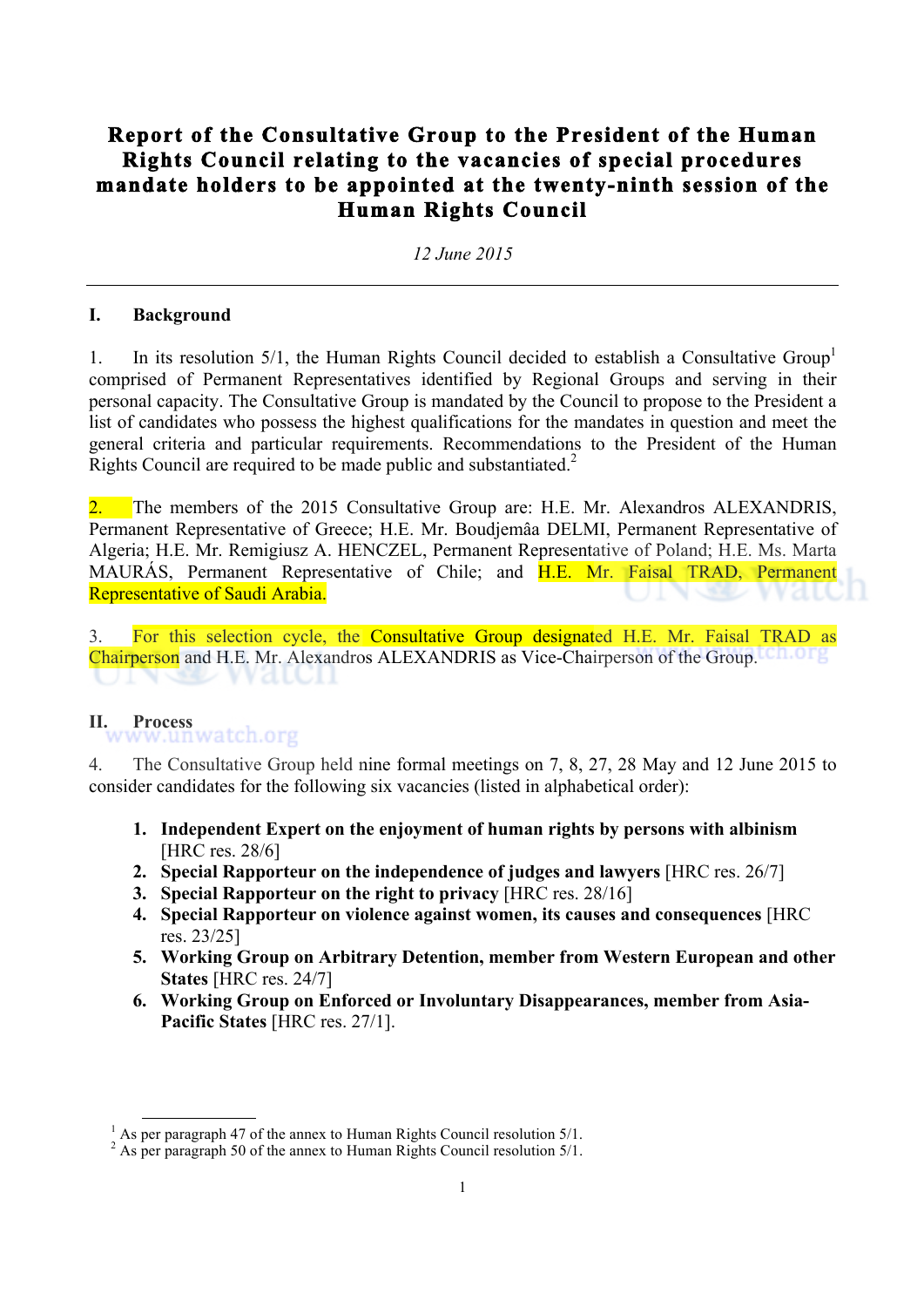5. H.E. Mr. Faisal TRAD (Chairperson) chaired most of the above-mentioned meetings held by the Consultative Group in this selection round, with H.E. Mr. Alexandros ALEXANDRIS (Vice-Chairperson) partially replacing him in two meetings.

6. The application period for the submission of applications for the two new mandates established at the twenty-seventh session of the Human Rights Council (Independent Expert on the enjoyment of human rights by persons with albinism and Special Rapporteur on the right to privacy) was from 31 March to 30 April 2015. The application period for the remaining four mandates was from 6 March to 30 April 2015.

7. The Consultative Group considered 117 individual applications of 106 candidates (as some candidates applied for more than one vacancy) for the aforementioned specific vacancies in accordance with the relevant paragraphs of Human Rights Council resolution 16/21. The applications were made public on the designated OHCHR web page<sup>3</sup> of Special Procedures as provided for in paragraph 22 (b) of annex to Council resolution 16/21 (see annex I of this report).

8. The members of the Consultative Group took into full consideration the technical and objective requirements as stipulated in paragraphs 39-41, 44-46, 48, 50-51 of the annex to Council resolution 5/1, Council decision 6/102 and paragraph 22 of Council resolution 16/21, and relevant Council resolutions establishing the specific mandates under consideration. The Consultative Group also considered, as appropriate, the perspectives offered by stakeholders, including current or outgoing mandate holders, in determining the necessary expertise, experience, skills and other relevant requirements for each mandate<sup>4</sup>. Due attention was paid to geographical and gender balance considerations in their deliberations. For the latter, the Consultative Group had before it the paper on Gender Parity adopted at its previous session.

9. The Consultative Group discussed ways to alleviate concerns about the issue of a conflict of interest arising when, for example, a candidate of the same nationality as a member of the Consultative Group was being considered. While there was no innovation on the procedure followed at its previous session (to refrain from participating in interviews), the members followed a disclosure procedure for those cases where a real or perceived conflict of interests could arise.

10. In accordance with paragraphs 44 and 46 of the annex to Human Rights Council resolution 5/1, the Consultative Group sought to consistently address the potential for conflict of interest of candidates and was vigilant on the principle of non-accumulation of human rights functions. These issues were clarified during interviews and pursued subsequently in writing, when necessary, to ensure, inter alia, that if appointed, the candidates would relinquish any functions or duties that may give rise to an accumulation of human rights functions and/or any potential conflict of interest.

11. In accordance with established practice, it was decided that each member of the Consultative Group would rank and propose a list of candidates for each vacancy drawing on the written applications received, reflecting on their stated qualifications, relevant experience, expertise,

 $3 \text{ http://www.ohchr.org/EN/HRBodies/SP/Pages/HRC29.aspx.}$ <br>  $4 \text{ As per paragraph 51 of the annex to Human Rights Council resolution 5/1. Letter from the Chairperson of the$ Coordination Committee of the Special Procedures (dated 7 May 2015), letter from a group of non-governmental organizations (Access, the American Civil Liberties Union, Amnesty International, Article 19, the Association for Progressive Communications, Electronic Frontier Foundation, the International Commission of Jurists, and Privacy International) dated 9 April, and letter from the non-governmental organization Under The Same Sun dated 25 April 2015.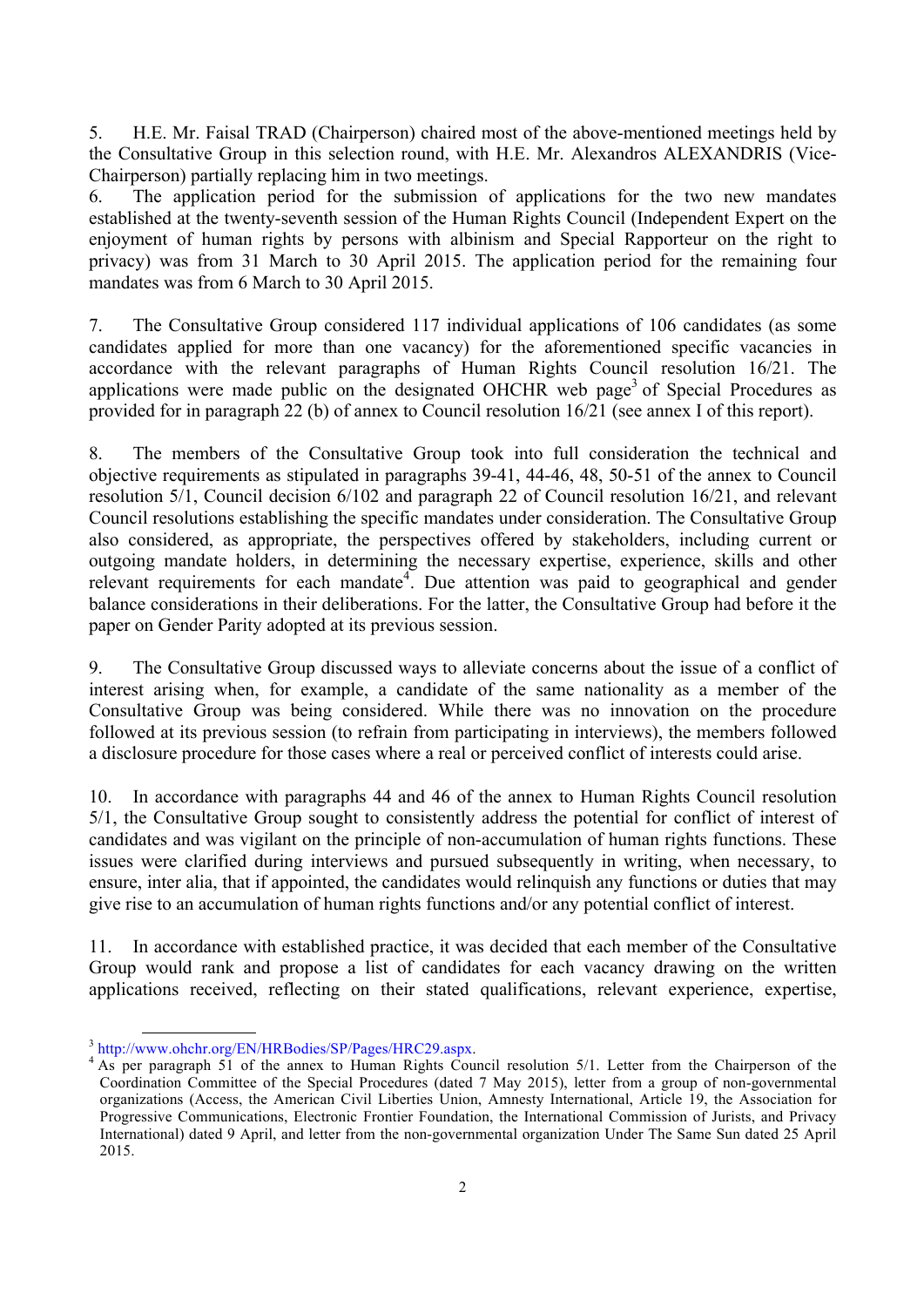independence, impartiality, personal integrity, objectivity, availability and motivation in compliance with relevant provisions of Human Rights Council resolution 5/1, decision 6/102, resolution 16/21 and relevant Council resolutions establishing the specific mandates under consideration. As a result of this ranking exercise, a shortlist of candidates to be interviewed was established for these mandates.

12. Members of the Consultative Group had an exchange on having been solicited by a number of their colleagues and others in relation to the applications of specific candidates. The Group reaffirmed that the process of selection is collegiate, objective, transparent and ensures equal treatment of all candidates. Furthermore, the Group does not take into consideration recommendations or criteria extraneous to the application and selection process. What is taken into consideration in the selection of candidates are the relevant provisions of Human Rights Council resolution 5/1, decision 6/102, resolution 16/21, as stated in paragraph 11 above.

13. The Consultative Group reaffirms its commitment to ensuring the best possible candidates are recommended to the positions under consideration.

14. The Group spent some 25 hours interviewing a total of 32 shortlisted candidates for the six aforementioned vacancies. These interviews occurred on 7, 8, 27 and 28 May 2015, pursuant to paragraph 22 (c) of the annex to Human Rights Council resolution 16/21 (see annex II of this report). Each candidate was asked similar questions based on the relevant provisions of Council resolution 5/1, decision 6/102, resolution 16/21 and relevant Council resolutions establishing the specific mandates under consideration. All decisions of the Consultative Group were made unanimously.

#### **III. Candidates proposed by the Consultative Group to the President for the Independent Expert on the enjoyment of human rights by persons with albinism**

15. There were eight eligible candidates for this vacancy. The Consultative Group interviewed five shortlisted candidates and decided to recommend the following three candidates as best qualified to fulfil the mandate, ranking them in the order of preference below.

### **1. Ms. Ikponwosa ERO (Nigeria)**

#### **2. Mr. Garth MULLINS (Canada)**

#### **3. Ms. Rhoda IGE (Nigeria)**

16. Ms. Ero is International Advocacy and Legal Officer in an international non-governmental organization Under The Same Sun which campaigns for the rights of persons with albinism. Ms. Ero's professional experience has focused on research and advocacy relating to albinism and human rights, engaging inter alia in research and data collection on the ground and in awareness-raising with government officials as well as regional and United Nations human rights mechanisms, including the Human Rights Council, its special procedures and the Advisory Committee. The Consultative Group appreciated her vision of the mandate, informed also by her lived experience as a young woman with albinism. The Consultative Group noted with satisfaction Ms. Ero's subsequent clarification that in order to eliminate any actual or potential conflict of interest between her present activities and the mandate of the Independent Expert, should she be appointed, she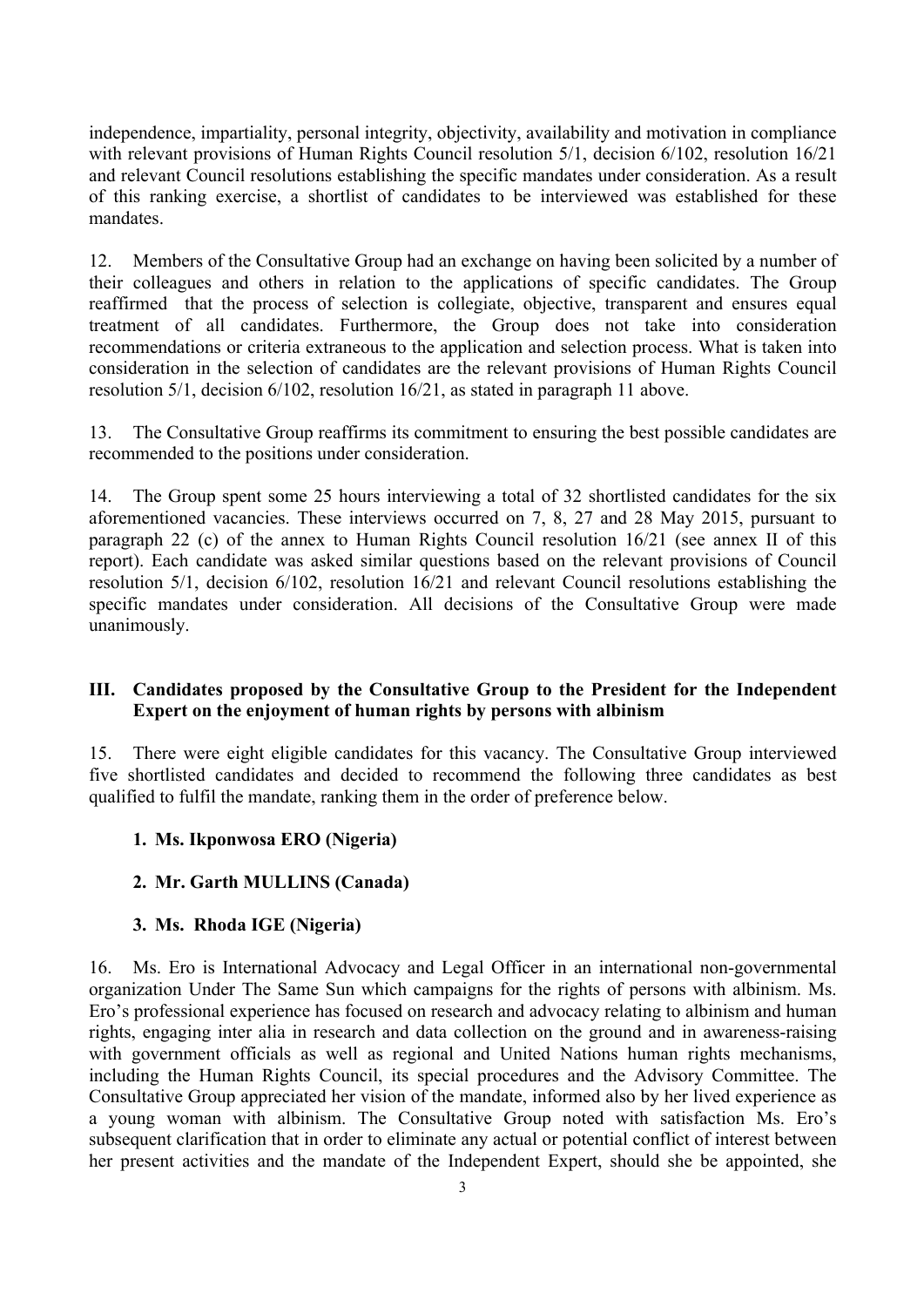would be prepared to relinquish her current position as International Advocacy and Legal Officer and advocacy or legal work overall and assume the position of Administrator of Service Development focusing mainly on Tanzania.

17. Mr. Mullins is a sociologist, journalist and freelance radio producer for the Canadian Broadcasting Corporation with experience in research into discrimination and violence against persons with albinism and the protection of the rights of indigenous peoples, including as an environmental social impact assessor for the Government of Canada (Environment Canada). He has produced the multi-award winning documentary, The Imaginary Albino, and has raised awareness on this issue. Mr. Mullins has worked with albinism non-governmental organizations and addressed United Nations delegates. The Consultative Group appreciated the conceptual clarity and communication skills of Mr. Mullins and noted that he also brings his personal experience of living with albinism and a determination to contribute towards eliminating discrimination of persons with albinism.

18. Ms. Ige is Lecturer in international law at the University of Lagos, Nigeria, with some 19 years of experience as a legal academic and human rights advocate. Previously, she was postgraduate researcher on international human rights and women's rights at Keele University in the United Kingdom of Great Britain and Northern Ireland. Ms. Ige has conducted research at the Nigerian Institute of Advanced Legal Studies, and the Legal Research and Resource Development Centre, and served as research consultant to the Centre for Women's Health and Information in Lagos. The Consultative Group noted her awareness of violations of human rights of persons with albinism particularly in Nigeria and keenness to engage on the issue internationally.

#### **IV. Candidates proposed by the Consultative Group to the President for the Special Rapporteur on the independence of judges and lawyers**

19. There were 39 eligible candidates for this vacancy. The Consultative Group interviewed six shortlisted candidates and decided to recommend the following three candidates as best qualified to fulfil the mandate, ranking them in the order of preference below.

#### **1. Ms. Mónica PINTO (Argentina)**

#### **2. Ms. Christine CHANET (France)**

### **3. Mr. Boštjan ZUPANČIČ (Slovenia)**

20. Ms. Pinto is the Dean of the Law School at the University of Buenos Aires and has taught international law for more than 35 years. She is a lawyer and has appeared before regional human rights bodies and the International Court of Justice. Ms Pinto sits in administrative tribunals of international organizations as a judge. She was the former Independent Expert on the situation of human rights in Guatemala (1993-1996) and a former Independent Expert appointed to facilitate cooperation on human rights between the Government of Chad and the Office of the United Nations High Commissioner for Human Rights (2004-2005). The Consultative Group noted her extensive experience as an academic and as a law practitioner, and exposure to a range of stakeholders, including in the field in different regions and countries. Her multiple language skills were also duly noted.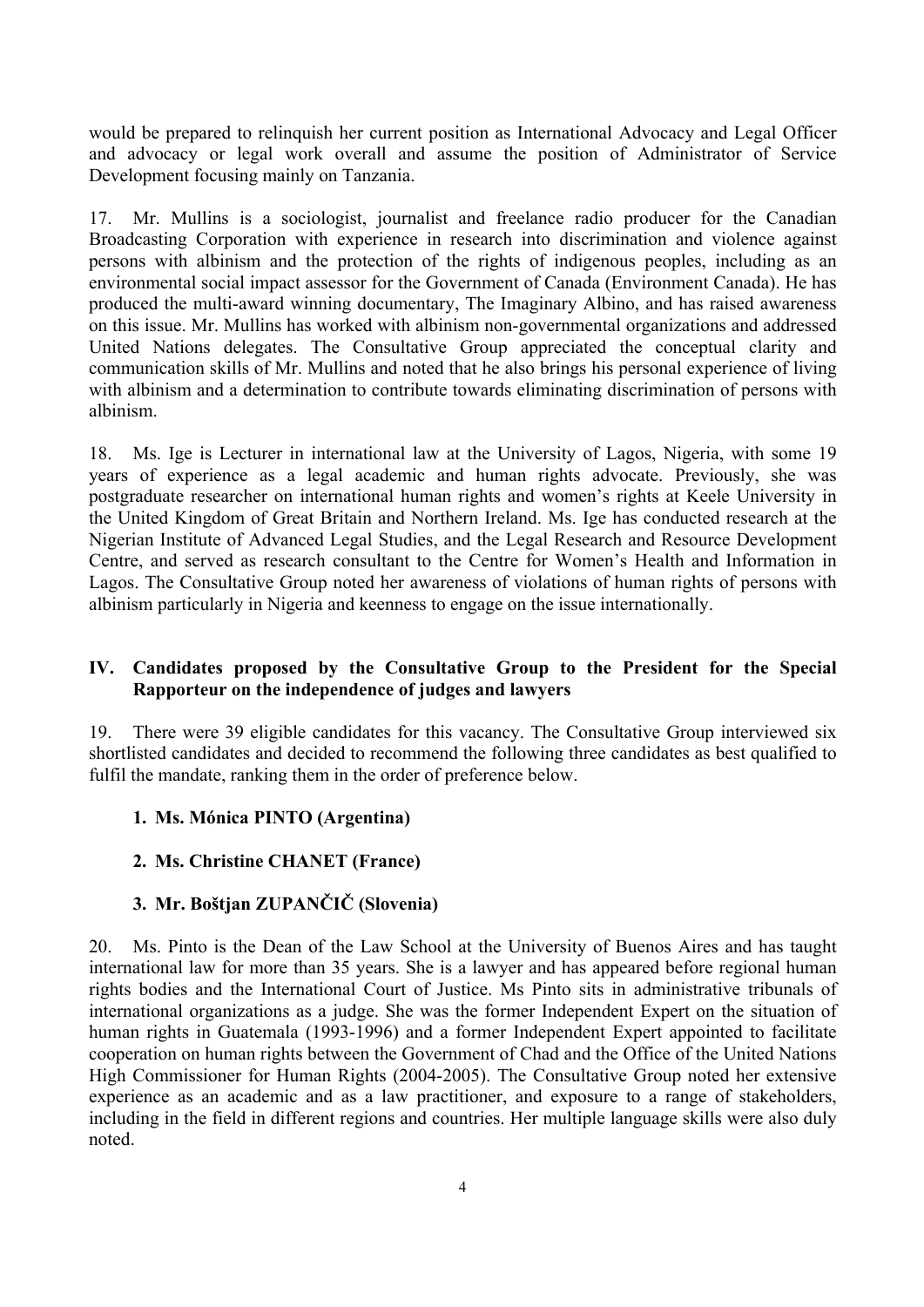21. Ms. Chanet is a magistrate (judge) in France with some 40 years of experience, including in the French Court of Cassation (Supreme Court). She was the former Personal Representative of the High Commissioner for Human Rights on the situation of human rights in Cuba (2002-2007) and served as an expert in the Human Rights Council's International Fact-Finding Mission on Israeli Settlements in the Occupied Palestinian Territory. She has been an expert member of the United Nations Committee against Torture, the Human Rights Committee (Chairperson, 1997-1998 and 2005-2006) and the Working Group for the application of the Bangalore Principles on judicial independence. The Consultative Group noted her varied experience which would be an asset for implementing the mandate.

22. Mr. Zupančič has been a judge at the European Court of Human Rights for 17 years, and prior to that appointment he served as judge at the Constitutional Court of Slovenia. He was an expert member and Vice-Chair of the United Nations Committee against Torture. Mr. Zupančič has published extensively on human rights and has lectured on the independence of the judiciary and participated in discussions of many Supreme and Constitutional Courts around the world. The Consultative Group noted his emphasis on interacting with judges from different legal cultures and his long-standing expertise, particularly in Europe.

#### **V. Candidates proposed by the Consultative Group to the President for the Special Rapporteur on the right to privacy**

23. There were 30 eligible candidates for this vacancy. The Consultative Group interviewed six shortlisted candidates and decided to recommend the following three candidates as best qualified to fulfil the mandate, ranking them in the order of preference below.

## **1. Ms. Katrin NYMAN METCALF (Estonia)**

### **2. Mr. Joseph CANNATACI (Malta)**

### **3. Mr. José-Luis PIÑAR (Spain)**

24. Ms. Nyman Metcalf is Professor and Head of the Chair of Law and Technology at Tallinn University of Technology. She also chairs the Council of Estonian Human Rights Centre, works with the Estonian e-Governance Academy as Head of Research and is active as independent consultant on legal drafting, creation of regulatory systems, professional training as well as awareness-raising including in post-conflict contexts. Ms. Nyman Metcalf has published and lectured widely on freedom of expression, right to privacy and data protection. The Consultative Group noted with satisfaction the candidate's motivation and broad expertise including internationally, the breadth of her professional activities in relation to privacy and data protection and her engagement with multiple stakeholders including States, international organizations and civil society.

25. Mr. Cannataci holds the Chair of European Information Policy and Technology Law at the University of Groningen in the Netherlands and is Head of the Department of Information Policy and Governance, Faculty of Media & Knowledge Sciences at the University of Malta. He is additionally Adjunct Professor at the Security Research Institute, School of Computer and Security Science at Edith Cowan University in Australia. Mr. Cannataci has also served as Expert Consultant on privacy, data protection, the Internet and cybercrime for the Council of Europe, the European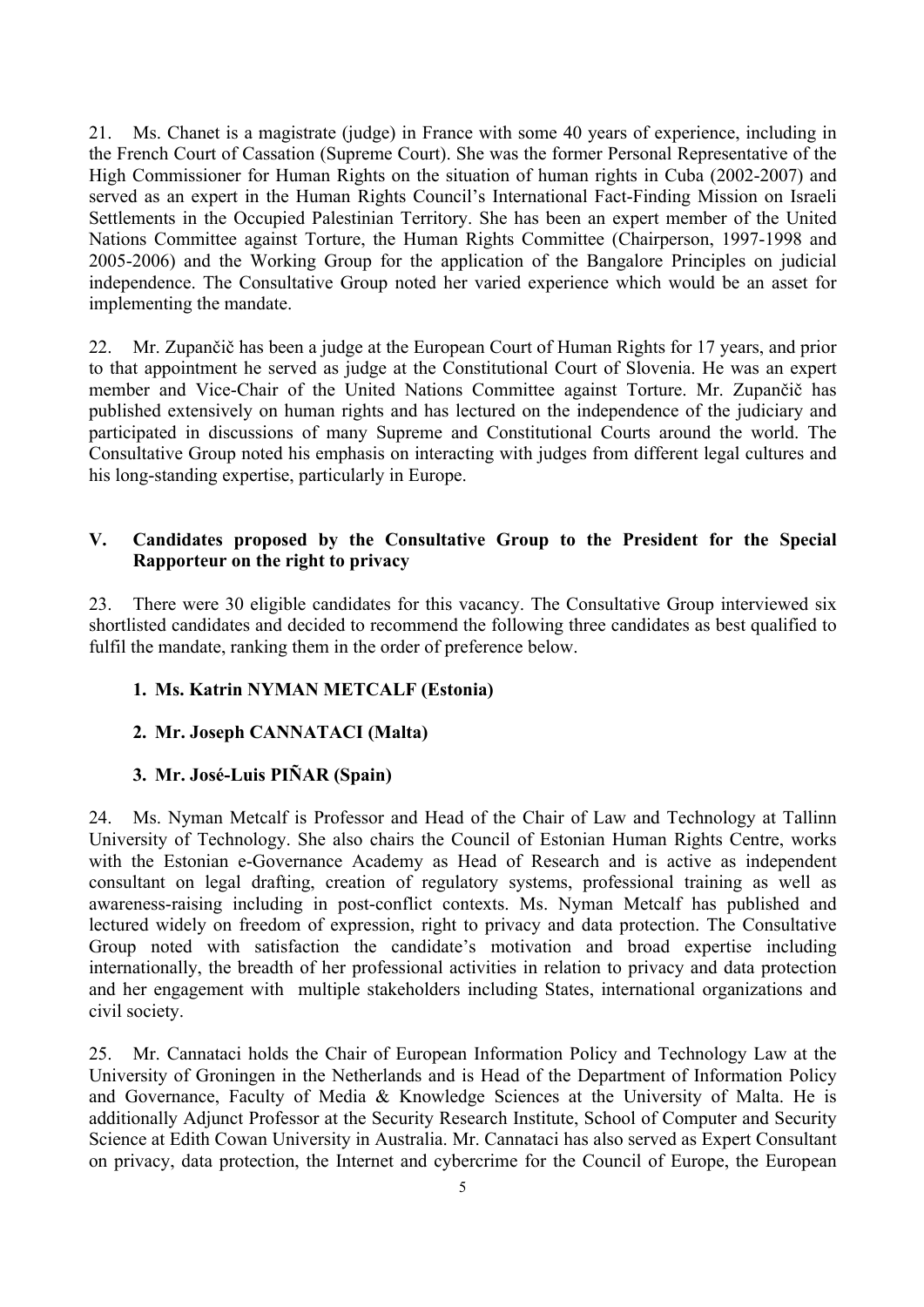Commission, UNESCO and other entities. Mr. Cannataci has published widely and conducted privacy-related projects in Australia, India, Kenya, Malaysia and other countries. The Consultative Group noted his extensive professional experience in the field of human rights and privacy and his inter-disciplinary approach to privacy.

26. Mr. Piñar is Professor of Public Law and Vice-Chancellor of International Affairs at CEU San Pablo University in Spain. He is also Leading Partner of a consultancy firm providing services on privacy issues. Mr. Piñar is a member of the Commission on the Right to Privacy of the Spanish Bar Association and his professional experience in this field at the national and international level includes posts such as Director of the Spanish Data Protection Agency, member and Vice-Chairman of the European Article 29 Data Protection Working Party, and Founding President of the Ibero-American Data Protection Network. The Consultative Group noted the combination of his academic background and exercise of regulatory responsibilities with respect to the protection of the right to privacy.

#### **VI. Candidates proposed by the Consultative Group to the President for the Special Rapporteur on violence against women, its causes and consequences**

27. There were 24 eligible candidates for this vacancy. The Consultative Group interviewed five shortlisted candidates and decided to recommend the following four candidates as best qualified to fulfil the mandate, ranking them in the order of preference below. Given that two candidates received equal rating in the second position, the Consultative Group decided to recommend both Ms. Samar and Ms. Villarán de la Puente in the second place and they have been listed below in alphabetical order.

## **1. Ms. Dubravka ŠIMONOVIĆ (Croatia)**

#### **2. Ms. Sima SAMAR (Afghanistan)** and **Ms. Susana VILLARÁN DE LA PUENTE (Peru)**

#### **3. Ms. Nandini AZAD (India)**

28. Ms. Šimonović is the Ambassador and Permanent Representative of Croatia to the Organization for Security and Cooperation in Europe, the United Nations and other international organizations in Vienna. She stated in the interview that she will take early retirement from her current functions on 15 July 2015. Ms. Šimonović was the Chairperson of the United Nations Commission on the Status of Women, the Vice-Chairperson of the Beijing + 5 and member of the Consultative Committee of United Nations Development Fund for Women. She was a member of the Committee on the Elimination of Discrimination against Women (Chairperson, 2007-2008). Ms. Šimonović co-chaired the Committee which drafted the new European legislation on violence against women, the Istanbul Convention. The Consultative Group appreciated her in-depth knowledge of the subject matter and her clear vision of how she would implement the mandate through engagement with multiple stakeholders. The Group noted that Ms. Šimonović is a relative of a senior United Nations official working in the field of human rights. The Group further noted that she did not refer to this fact either in her written application or during the interview. After discussion of the potential implications of this fact the Group decided to recommend her.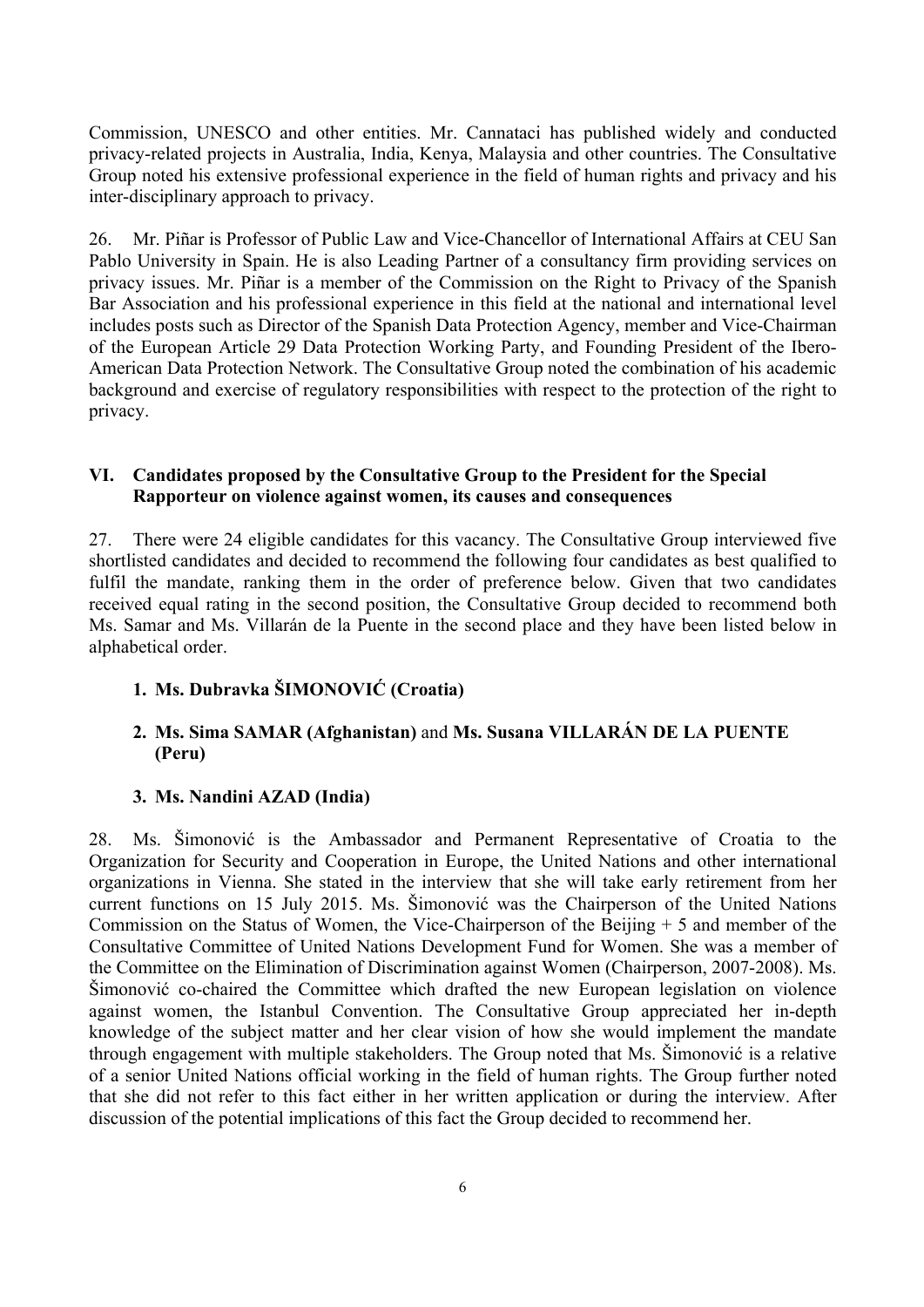29. Ms. Samar is a physician by training, currently serving as the Chairperson of the Afghanistan Independent Human Rights Commission, and is a long-time advocate of the promotion and protection of human rights. She served as Deputy Chairperson and Minister of Women's Affairs in the Interim Administration of Afghanistan (2001). Ms. Samar was the Special Rapporteur on the situation of human rights in Sudan (2005-2009). The Consultative Group noted her extensive professional and personal engagement in the fight to end violence against women worldwide.

30. Ms. Villarán de la Puente is the President of the Peruvian non-governmental organization United to Transform ("Unidos para Transformar"). She was a member of the Committee on the Rights of the Child. Ms. Villarán de la Puente held the position of Rapporteur on the Rights of Women at the Inter-American Commission on Human Rights. She was Minister for Women and Human Development, Mayor of Lima, the first Police Ombudsperson of Peru, and Executive Secretary of the National Human Rights Coordinator of Peru. The Consultative Group noted her diverse experience in creating specific policies and functions to fight violence against women at the local, national and international levels.

31. Ms. Azad is the elected President of the Indian Cooperative Network for Women, which is a mass movement providing micro-loans to poor women workers. She is also the Chairperson of the Independent Commission for People's Rights and Development, a national advocacy coalition to protect the rights and development of the poor. She worked as a technical consultant with the Women's Ministry of India and was a consultant with the Asian Development Bank. The Consultative Group noted her social activism and dedication to fighting poverty and gender based violence.

### **VII. Candidates proposed by the Consultative Group to the President for the Working Group on Arbitrary Detention, member from Western European and other States**

32. There were nine eligible candidates for this vacancy. The Consultative Group interviewed five shortlisted candidates and decided to recommend the following three candidates as best qualified to fulfil the mandate, ranking them in the order of preference below.

### **1. Ms. Leigh TOOMEY (Australia)**

#### **2. Ms. Flora Pearl ELIADIS (Greece)**

### **3. Ms. Hélène TIGROUDJA (France)**

33. Ms. Toomey is a lawyer by profession in Australia (member of the Bar of the Supreme Court of Queensland and the High Court of Australia) and admitted as a solicitor in England and Wales. She has been teaching international human rights law at Queensland University of Technology and has been a consultant for the last 15 years in designing, implementing and evaluating human rights and justice programs in Africa, Europe, Asia and the Pacific, including visiting places of detention. The Consultative Group noted with satisfaction her professional experience, multi-stakeholder engagement and enthusiasm in implementing the mandate of the Working Group.

34. Ms. Eliadis is a lawyer by profession in Canada (member of the Law Society of Upper Canada and the Quebec Bar). She has some 20 years of human rights experience as a lawyer and civil servant at senior levels with the provincial and federal governments. She was the Director of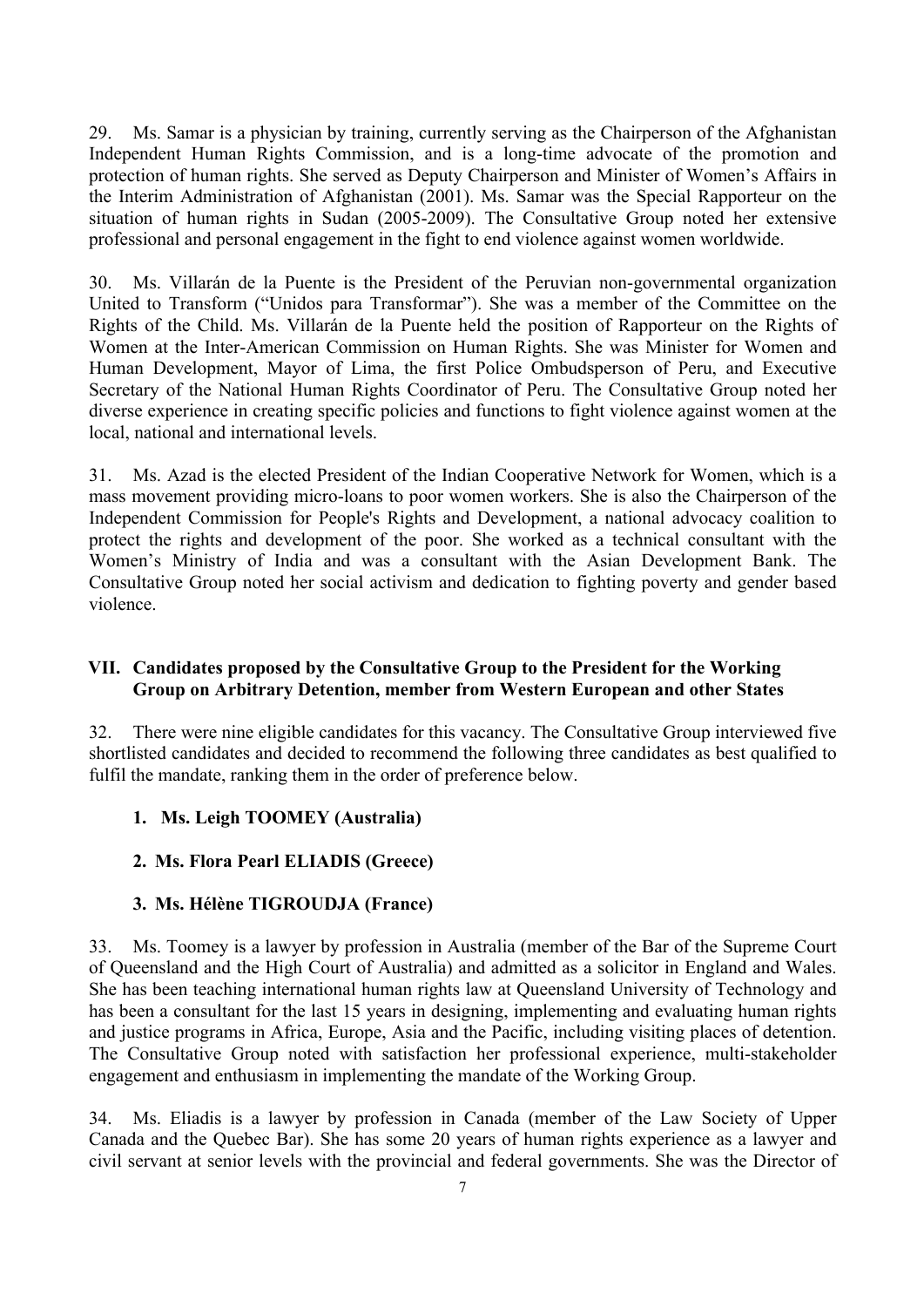the Ontario Human Rights Commission and has extensive experience in working with the United Nations, European Union, national human rights institutions and civil society organizations in various countries, as well as in visiting places of detention. The Consultative Group noted that she had significant experience in the field of the mandate.

35. Ms. Tigroudja is a Professor of international law and a Director of the Master's programme on international public law at Aix-Marseille University in France. She has been working on human rights issues for more than 16 years with specific expertise on the international law of detention in a comparative perspective, including visiting places of detention. The Consultative Group noted her extensive field experience and her work with a variety of stakeholders.

#### **VIII. Candidates proposed by the Consultative Group to the President for the Working Group on Enforced or Involuntary Disappearances, member from Asia-Pacific States**

36. There were seven eligible candidates for this vacancy. The Consultative Group interviewed five shortlisted candidates and decided to recommend the following three candidates as best qualified to fulfil the mandate, ranking them in the order of preference below.

### **1. Mr. Tae-Ung BAIK (Republic of Korea)**

### **2. Mr. Ravindran DANIEL JUSTIN (India)**

#### **3. Mr. Nikolas Iordanis KYRIACOU (Cyprus)**

37. Mr. Baik is Associate Professor of Law at the University of Hawaii at Manoa, United States of America, and licenced attorney at law in New York. He previously taught international human rights law and human rights in Asia at the University of British Columbia. Mr. Baik served as legal advisor in the Korean delegation to the 56th Sub-Commission on Human Rights (2004). He specializes in and has published about human rights norms, institutions and implementation issues in the Asia and Pacific region, including on missing or disappeared persons. The Consultative Group welcomed his strong victim-centred approach to the mandate, drawing on his academic expertise combined with his lived experience with solitary confinement.

38. Mr. Daniel Justin is a lawyer and independent consultant on human rights and the rule of law with more than 30 years of experience in working on human rights at local, national, regional and international levels. His experience in the field includes positions as Human Rights Director or Regional Coordinator in United Nations missions in Libya, Sudan, and Timor Leste. Mr. Daniel has worked with the International Commission of Jurists and was a Director of the Asian Forum for Human Rights and Development (Forum-Asia). He has conducted numerous training workshops including on the subject of disappearances for relatives of disappeared persons. The Consultative Group noted his extensive field experience in several countries, in-depth knowledge of institutional mandates and mechanisms in the field of human rights and strong commitment to the promotion and protection of human rights.

39. Mr. Kyriacou is Counsel at the Law Office of the Republic of Cyprus and member of the Cypriot delegation to the Committee of Ministers of the Council of Europe. Mr. Kyriacou previously worked as a lawyer in private practice and as attaché at the Ministry of Foreign Affairs of Cyprus and also taught public international law at the University of Cyprus. His doctoral thesis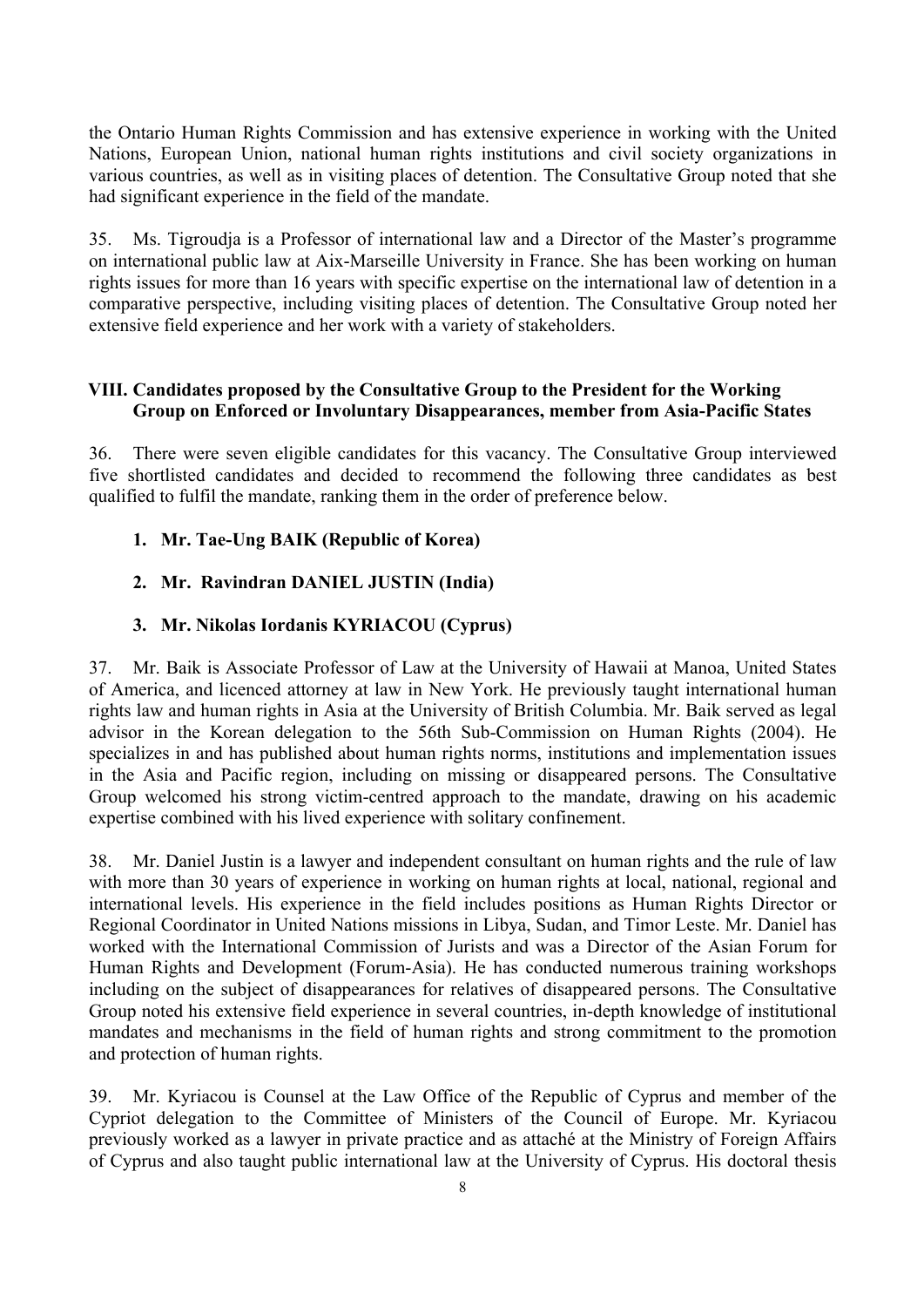focused on enforced disappearance in international human rights law and he has published on the subject in peer-reviewed journals. The Consultative Group welcomed his strong motivation and keen interest to engage with the issue of enforced or involuntary disappearances directly as member of this Working Group.

### **IX. Concluding remarks**

40. The Consultative Group affirmed its commitment to maintaining the confidentiality and transparency of its working methods, documentation and deliberations. It further affirmed that the Secretariat should continue to assist the Group and be present throughout the selection process. The Group expressed its appreciation for the support received from the Secretariat.

\*\*\*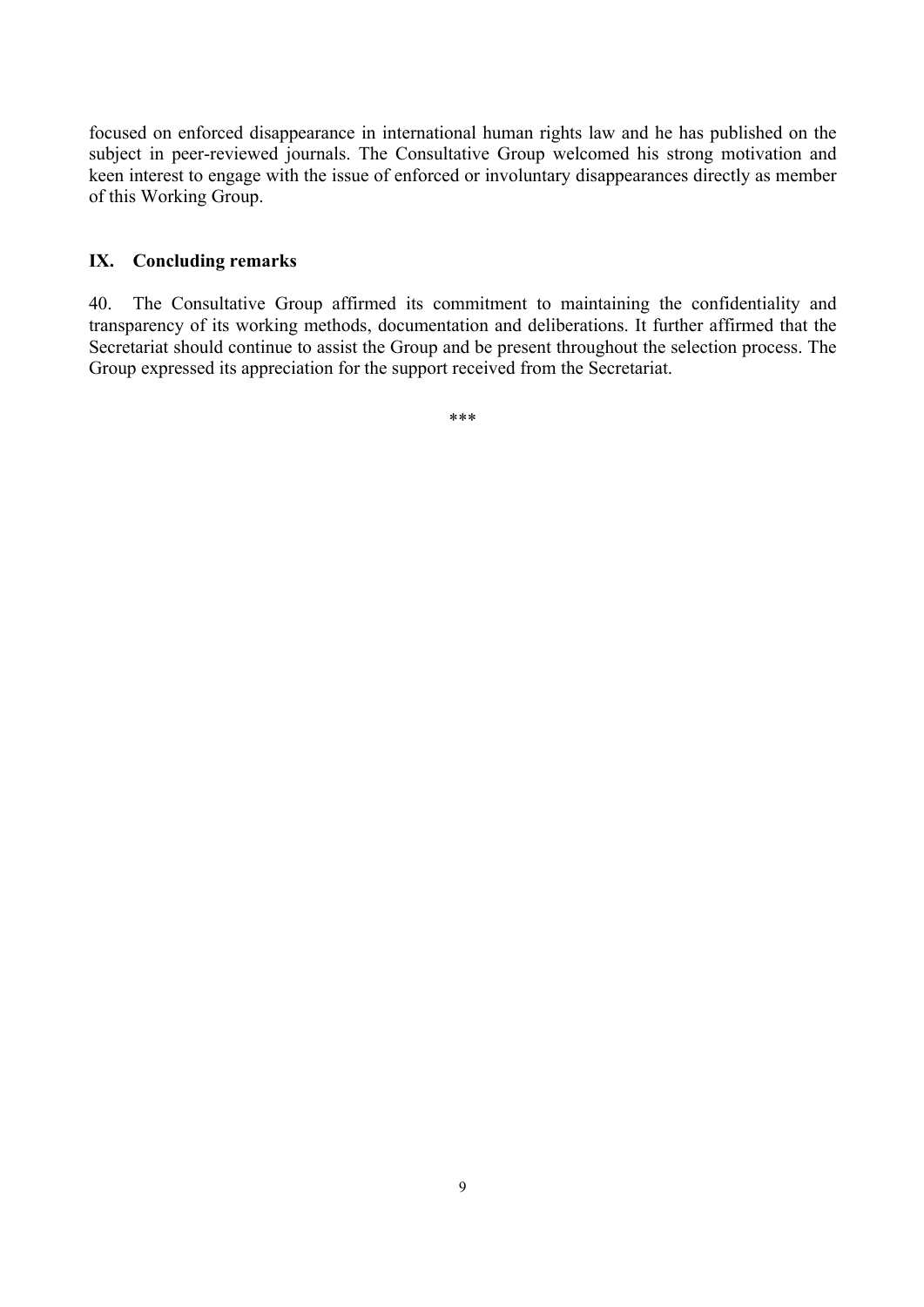| Title and first name | Last name         | <b>Nationality</b> |  |
|----------------------|-------------------|--------------------|--|
| Mr. Bakari           | <b>DIABY</b>      | Côte d'Ivoire      |  |
| Ms. Ikponwosa        | ERO               | Nigeria            |  |
| Mr. Jean Baptiste    | <b>HARELIMANA</b> | Rwanda             |  |
| Ms. Rhoda            | <b>IGE</b>        | Nigeria            |  |
| Mr. Garth            | <b>MULLINS</b>    | Canada             |  |
| Mr. Tom              | <b>ONYANGO</b>    | Kenya              |  |
| Mr. Abdallah         | <b>POSSI</b>      | Tanzania           |  |
| Mr. Alain            | VALLIÈRES         | Canada             |  |

# **Independent Expert on the enjoyment of human rights by persons with albinism**

# **Special Rapporteur on the independence of judges and lawyers**

| Title and first name | Last name             | <b>Nationality</b>              |
|----------------------|-----------------------|---------------------------------|
| Mr. Ali              | <b>AL-MARRI</b>       | Qatar                           |
| Mr. Paul Otiende     | <b>AMOLLO</b>         | Kenya                           |
| Mr. Mads             | <b>ANDENAS</b>        | Norway                          |
| Mr. Ilias            | <b>BANTEKAS</b>       | Greece                          |
| Ms. Maria del Rocío  | <b>BARAHONA RIERA</b> | Costa Rica                      |
| Ms. Christina        | <b>CERNA</b>          | Nicaragua                       |
| Ms. Christine        | <b>CHANET</b>         | France                          |
| Mr. Osman            | <b>EL HAJJE</b>       | Lebanon                         |
| Mr. Eugene           | <b>FIDELL</b>         | United States of America        |
| Mr. Kamel            | <b>FILALI</b>         | Algeria                         |
| Mr. Jared            | <b>GENSER</b>         | <b>United States of America</b> |
| Mr. Azzedine         | <b>GHOUFRANE</b>      | Morocco                         |
| Ms. Gina             | <b>GOGA</b>           | Romania                         |
| Mr. Armel Bonnisseur | KOOHO A KEMOUM        | Cameroon                        |
| Ms. Laurina          | <b>KOSTER</b>         | Netherlands                     |
| Ms. Magali           | <b>LAFOURCADE</b>     | France                          |
| Ms. Cornelia         | LALU                  | Romania                         |
| Mr. Marko            | <b>LOGAR</b>          | Slovenia                        |
|                      |                       |                                 |

 $<sup>5</sup>$  The list of mandates and candidates is provided in alphabetical order.</sup>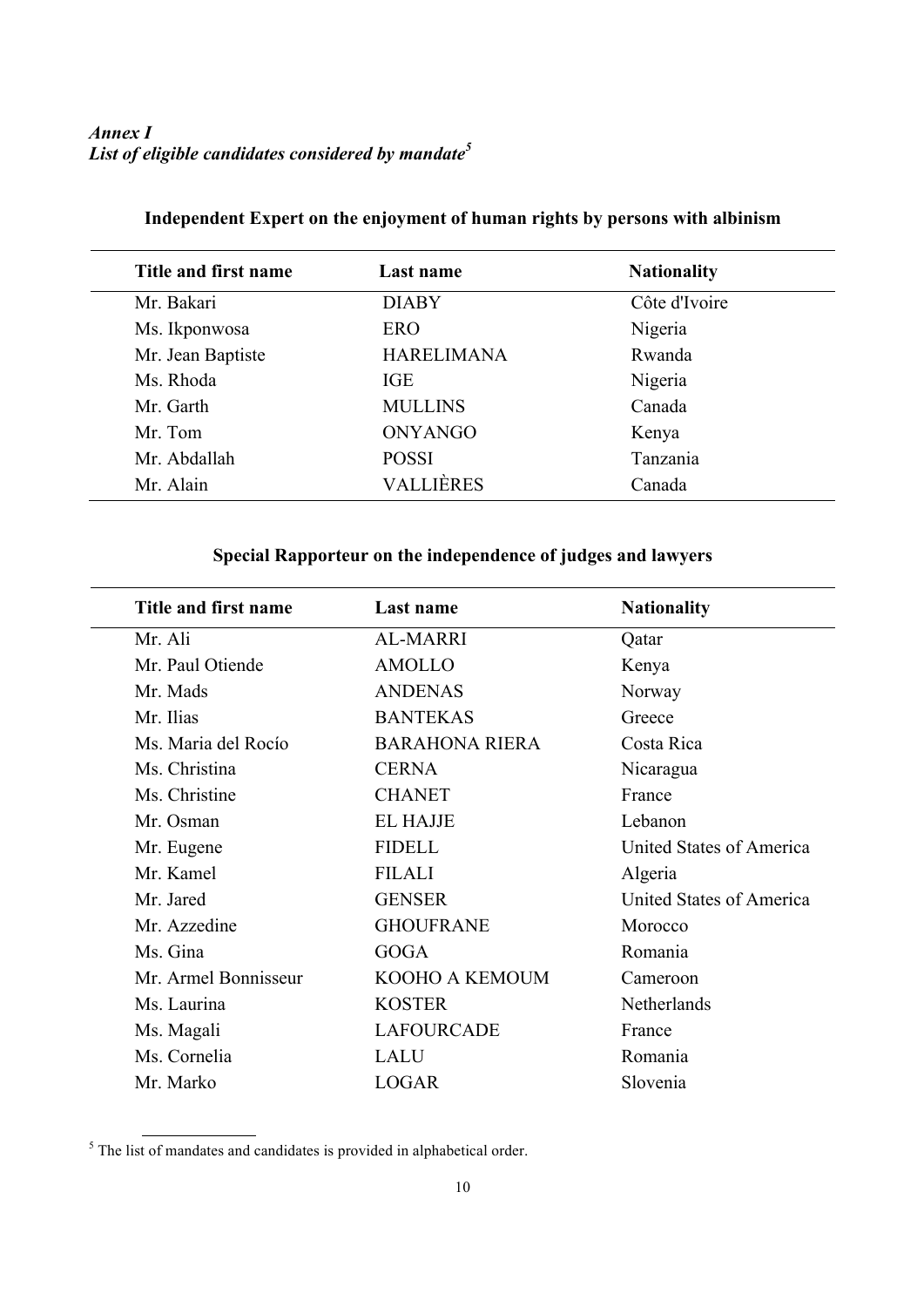| Mr. Cesare          | <b>LOMBRASSA</b>      | Italy                                                   |
|---------------------|-----------------------|---------------------------------------------------------|
| Ms. Maria           | <b>MARCU</b>          | Romania                                                 |
| Ms. Monica          | <b>MARTINEZ</b>       | Spain                                                   |
| Mr. Petre           | <b>MATEI</b>          | Romania                                                 |
| Mr. El Hacene       | <b>MBARECK</b>        | Mauritania                                              |
| Mr. Etienne         | <b>NEBOT</b>          | Cameroon                                                |
| Ms. Raluca-Andreea  | NICULESCU-GORPIN      | Romania                                                 |
| Ms. Claudia         | PAZ Y PAZ BAILEY      | Guatemala                                               |
| Mr. Carlos          | PÉREZ VÁZQUEZ         | Mexico                                                  |
| Ms. Mónica          | <b>PINTO</b>          | Argentina                                               |
| Mr. Geoffrey        | <b>ROBERTSON</b>      | United Kingdom of Great<br>Britain and Northern Ireland |
| Mr. Donald          | <b>RUKARE</b>         | Uganda                                                  |
| Mr. Wolfgang        | <b>SCHOMBURG</b>      | Germany                                                 |
| Mr. El Hadji Malick | <b>SOW</b>            | Senegal                                                 |
| Ms. Sultana         | <b>TAFADAR</b>        | United Kingdom of Great<br>Britain and Northern Ireland |
| Mr. Vladimir        | <b>TOCHILOVSKY</b>    | Ukraine                                                 |
| Mr. Carlos          | VARELA ALVAREZ        | Argentina                                               |
| Ms. Carmen Rosa     | <b>VILLA QUINTANA</b> | Peru                                                    |
| Ms. Leila           | ZHAKAYEVA             | Kazakhstan                                              |
| Mr. Fortuné Gaétan  | ZONGO                 | Burkina Faso                                            |
| Mr. Boštjan         | ZUPANČIČ              | Slovenia                                                |

# **Special Rapporteur on the right to privacy**

| Last name        | <b>Nationality</b>       |
|------------------|--------------------------|
| <b>AHMAD</b>     | India                    |
| <b>ANDENAS</b>   | Norway                   |
| <b>BELMAHI</b>   | Morocco                  |
| <b>BEN MILED</b> | Tuinisia                 |
| <b>BERTONI</b>   | Argentina                |
| <b>BHATI</b>     | India                    |
| <b>BRETAS</b>    | <b>Brazil</b>            |
| <b>CANNATACI</b> | Malta                    |
| <b>CHAKMA</b>    | India                    |
| <b>CHANDER</b>   | United States of America |
| DAD              | Pakistan                 |
| <b>DRAKE</b>     | United States of America |
|                  |                          |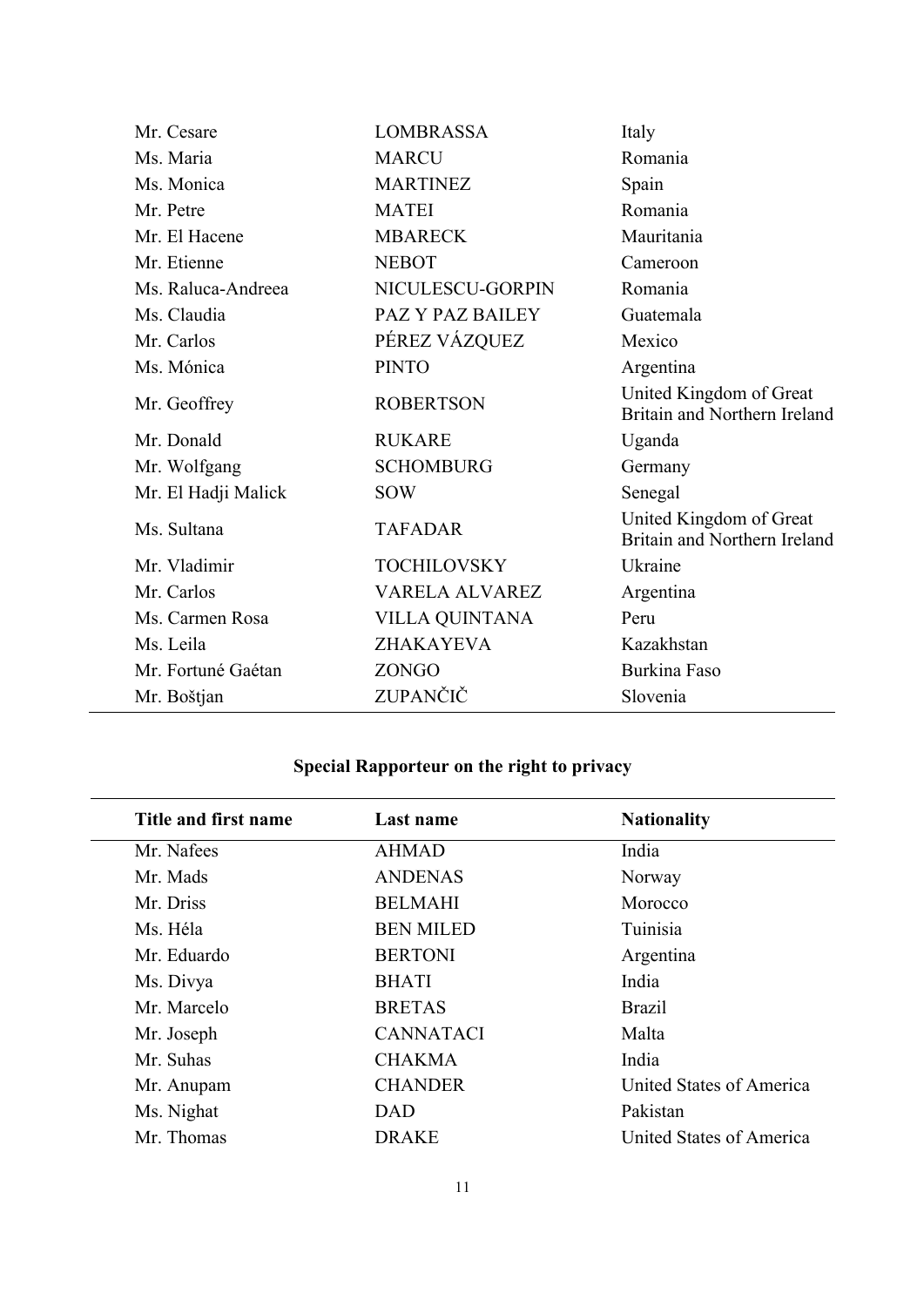| Mr. Mohab       | <b>ELSHORBAGI</b>     | Egypt                               |
|-----------------|-----------------------|-------------------------------------|
| Ms. Gemma       | <b>GALDON CLAVELL</b> | Spain                               |
| Mr. Péter       | <b>KIMPIÁN</b>        | Hungary                             |
| Mr. Jacob       | <b>KOHNSTAMM</b>      | Netherlands                         |
| Ms. Joanna      | <b>KULESZA</b>        | Poland                              |
| Mr. Christopher | <b>KUNER</b>          | Germany                             |
| Mr. Marko       | <b>LOGAR</b>          | Slovenia                            |
| Ms. Katrin      | <b>NYMAN METCALF</b>  | Estonia                             |
| Mr. Juan Pablo  | <b>OLMEDO</b>         | Chile                               |
| Ms. Faiza       | <b>PATEL</b>          | Pakistan                            |
| Mr. José-Luis   | PIÑAR                 | Spain                               |
| Ms. Krishendaye | <b>RAMPERSAD</b>      | Trinidad and Tobago                 |
| Mr. Marc        | <b>ROTENBERG</b>      | <b>United States of America</b>     |
| Mr. Peter       | <b>SCHAAR</b>         | Germany                             |
| Mr. Mpolo       | <b>TSHILOMBO</b>      | Democratic Republic of the<br>Congo |
| Mr. Alain       | <b>VALLIÈRES</b>      | Canada                              |
| Mr. Jean-Marc   | VAN GYSEGHEM          | Belgium                             |
| Mr. Rolf        | <b>WEBER</b>          | Switzerland                         |
|                 |                       |                                     |

# **Special Rapporteur on violence against women, its causes and consequences**

| Title and first name | Last name               | <b>Nationality</b>                           |
|----------------------|-------------------------|----------------------------------------------|
| Ms. Gertrud          | ÅSTRÖM                  | Sweden                                       |
| Ms. Mona             | <b>ATTIA</b>            | Egypt                                        |
| Ms. Nandini          | <b>AZAD</b>             | India                                        |
| Ms. Maria del Rocío  | <b>BARAHONA RIERA</b>   | Costa Rica                                   |
| Ms. Elizabeth        | <b>BRODERICK</b>        | Australia                                    |
| Ms. Ghita            | <b>EL KHYARI</b>        | Morocco                                      |
| Mr. Kamel            | <b>FILALI</b>           | Algeria                                      |
| Ms. Penelopa         | <b>GJURCHILOVA</b>      | The former Yugoslav<br>Republic of Macedonia |
| Ms. Amani            | <b>IBRAHIM</b>          | Egypt                                        |
| Ms. Annie            | <b>KASHAMURA ZAWADI</b> | Democratic Republic of the<br>Congo          |
| Ms. Jennes           | <b>LEKIMAIN</b>         | Kenya                                        |
| Ms. Emilia           | LOBTI                   | Cameroon                                     |
| Ms. Ichinnorov       | <b>MANJAA</b>           | Mongolia                                     |
| Ms. Maria            | <b>MARCU</b>            | Romania                                      |
| Mr. Petre            | <b>MATEI</b>            | Romania                                      |
|                      |                         |                                              |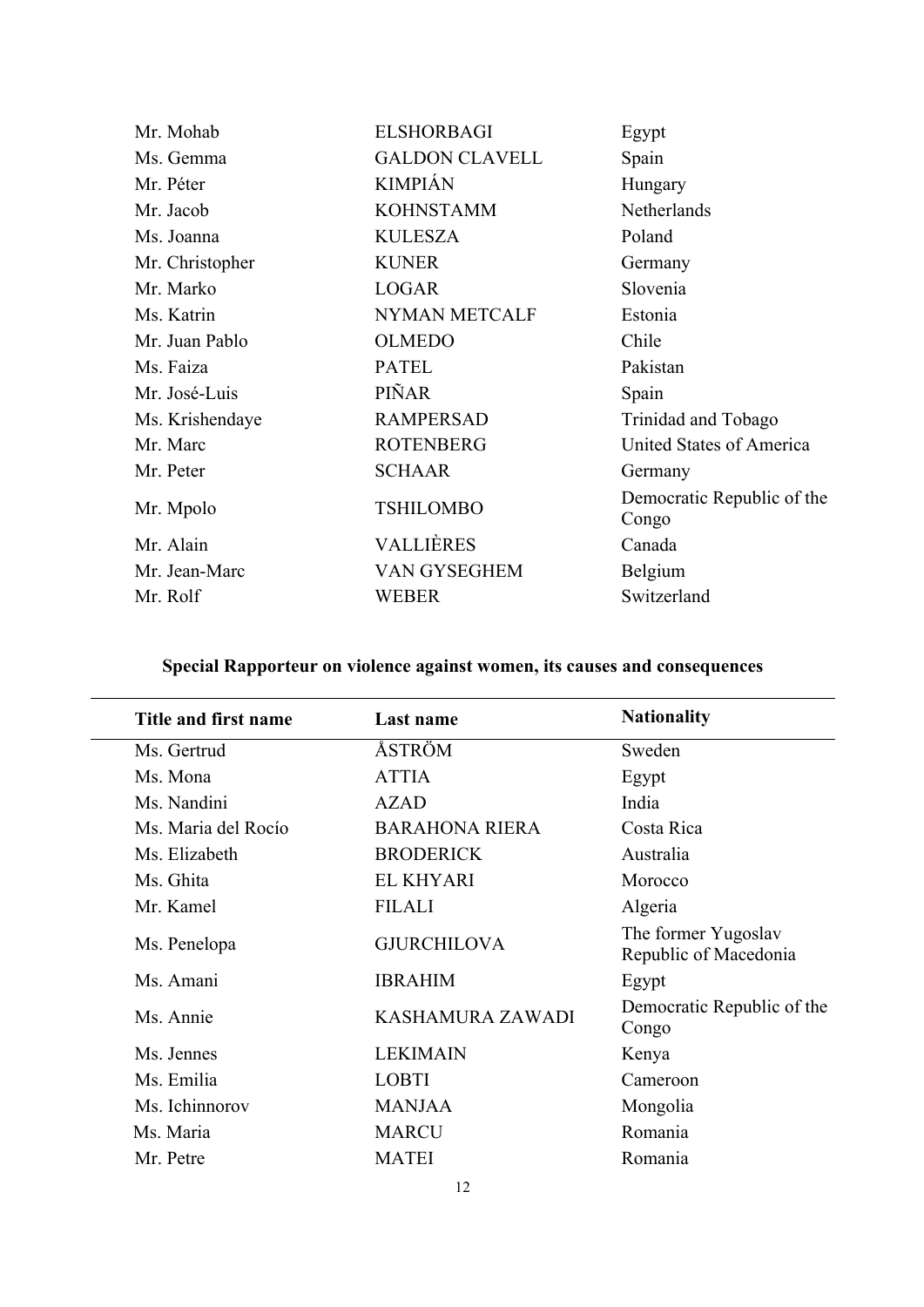| Mr. El Hacene      | <b>MBARECK</b>                  | Mauritania             |
|--------------------|---------------------------------|------------------------|
| Ms. Laura          | <b>MIRACHIAN</b>                | Italy                  |
| Ms. Oluwafunmilayo | PARA-MALLAM                     | Nigeria                |
| Ms. Krishendaye    | <b>RAMPERSAD</b>                | Trinidad and Tobago    |
| Ms. Panagiota      | <b>SALIMPA</b>                  | Greece                 |
| Ms. Sima           | <b>SAMAR</b>                    | Afghanistan            |
| Ms. Dubravka       | ŠIMONOVIĆ                       | Croatia                |
| Ms. Ana            | <b>TRISIC BABIC</b>             | Bosnia and Herzegovina |
| Ms. Susana         | VILLARÁN DE LA<br><b>PUENTE</b> | Peru                   |

#### **Working Group on Arbitrary Detention Member from Western European and other States**

| Title and first name | Last name        | <b>Nationality</b>       |
|----------------------|------------------|--------------------------|
| Mr. Andrew           | <b>BYRNES</b>    | Australia                |
| Ms. Flora Pearl      | <b>ELIADIS</b>   | Greece                   |
| Mr. Jared            | <b>GENSER</b>    | United States of America |
| Ms. Marina           | <b>NEMAT</b>     | Canada                   |
| Mr. Cesare           | <b>ROMANO</b>    | Italy                    |
| Mr. Nick             | <b>STANAGE</b>   | Ireland                  |
| Ms. Hélène           | <b>TIGROUDJA</b> | France                   |
| Ms. Leigh            | <b>TOOMEY</b>    | Australia                |
| Mr. Wilbert          | VAN HÖVELL       | Netherlands              |

#### **Working Group on Enforced or Involuntary Disappearances Member from Asia-Pacific States**

| Title and first name | Last name            | <b>Nationality</b> |
|----------------------|----------------------|--------------------|
| Mr. Wadih            | <b>AL ASMAR</b>      | Lebanon            |
| Ms. Mary Aileen      | <b>BACALSO</b>       | Philippines        |
| Mr. Tae-Ung          | <b>BAIK</b>          | Republic of Korea  |
| Mr. Suhas            | <b>CHAKMA</b>        | India              |
| Mr. Ravindran        | <b>DANIEL JUSTIN</b> | India              |
| Ms. Nimalka          | <b>FERNANDO</b>      | Sri Lanka          |
| Mr. Nikolas Iordanis | <b>KYRIACOU</b>      | Cyprus             |
|                      |                      |                    |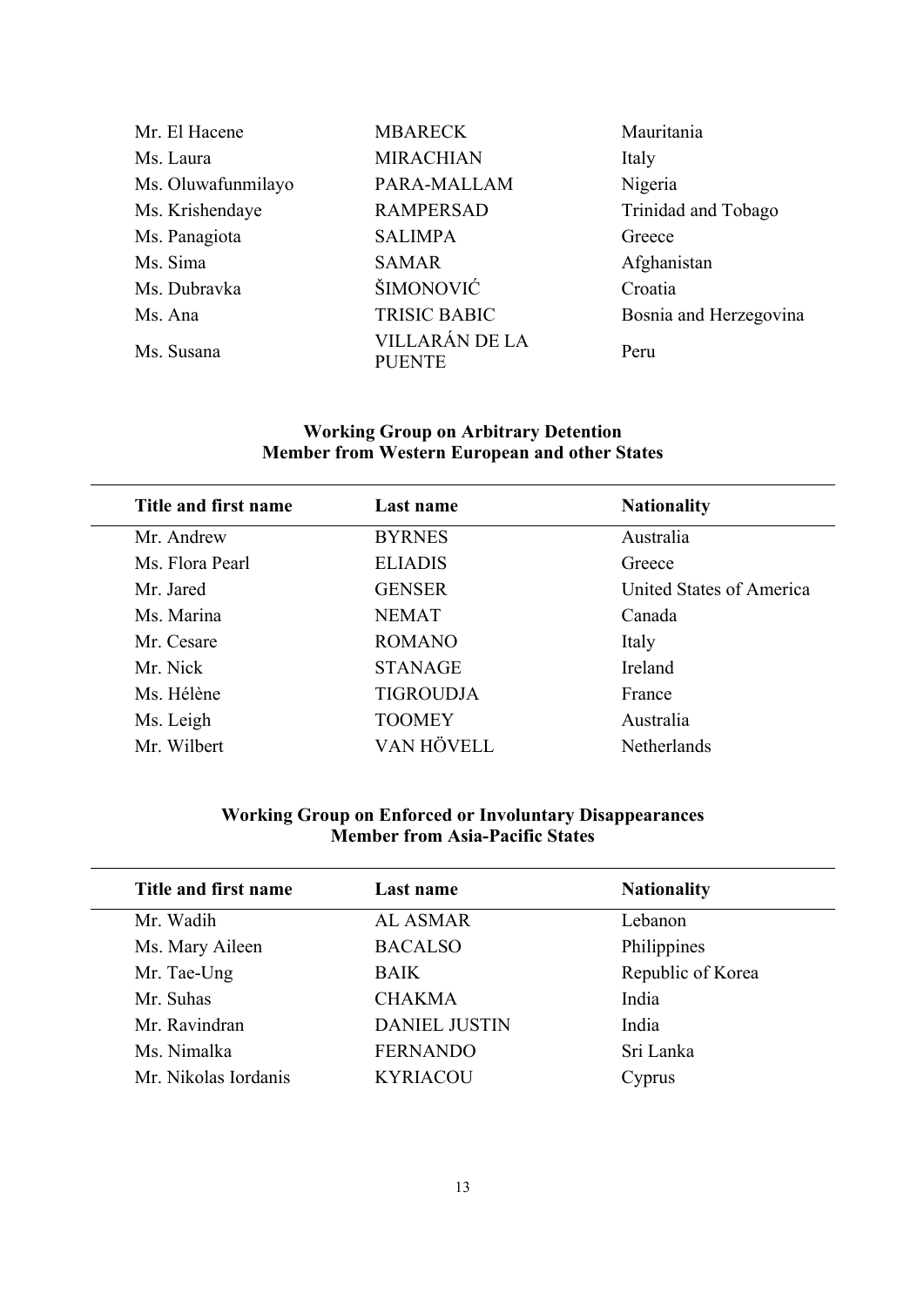| Title and first name | Last name      | <b>Nationality</b> |  |
|----------------------|----------------|--------------------|--|
| Ms. Ikponwosa        | ERO            | Nigeria            |  |
| Ms. Rhoda            | IGE            | Nigeria            |  |
| Mr. Garth            | <b>MULLINS</b> | Canada             |  |
| Mr. Tom              | <b>ONYANGO</b> | Kenya              |  |
| Mr. Abdallah         | <b>POSSI</b>   | Tanzania           |  |

# **Independent Expert on the enjoyment of human rights by persons with albinism**

# **Special Rapporteur on the independence of judges and lawyers**

| Title and first name | Last name               | <b>Nationality</b> |  |
|----------------------|-------------------------|--------------------|--|
| Ms. Maria del Rocío  | <b>BARAHONA RIERA</b>   | Costa Rica         |  |
| Ms. Christine        | <b>CHANET</b>           | France             |  |
| Ms. Magali           | <b>LAFOURCADE</b>       | France             |  |
| Ms. Claudia          | <b>PAZ Y PAZ BAILEY</b> | Guatemala          |  |
| Ms. Mónica           | <b>PINTO</b>            | Argentina          |  |
| Mr. Boštjan          | <b>ZUPANČIČ</b>         | Slovenia           |  |

# **Special Rapporteur on the right to privacy**

| Title and first name | Last name            | <b>Nationality</b> |  |
|----------------------|----------------------|--------------------|--|
| Ms. Héla             | <b>BEN MILED</b>     | Tuinisia           |  |
| Mr. Eduardo          | <b>BERTONI</b>       | Argentina          |  |
| Mr. Joseph           | <b>CANNATACI</b>     | Malta              |  |
| Ms. Katrin           | <b>NYMAN METCALF</b> | Estonia            |  |
| Ms. Faiza            | <b>PATEL</b>         | Pakistan           |  |
| Mr. José-Luis        | <b>PIÑAR</b>         | Spain              |  |

 $6$  The list of mandates and candidates is provided in alphabetical order.